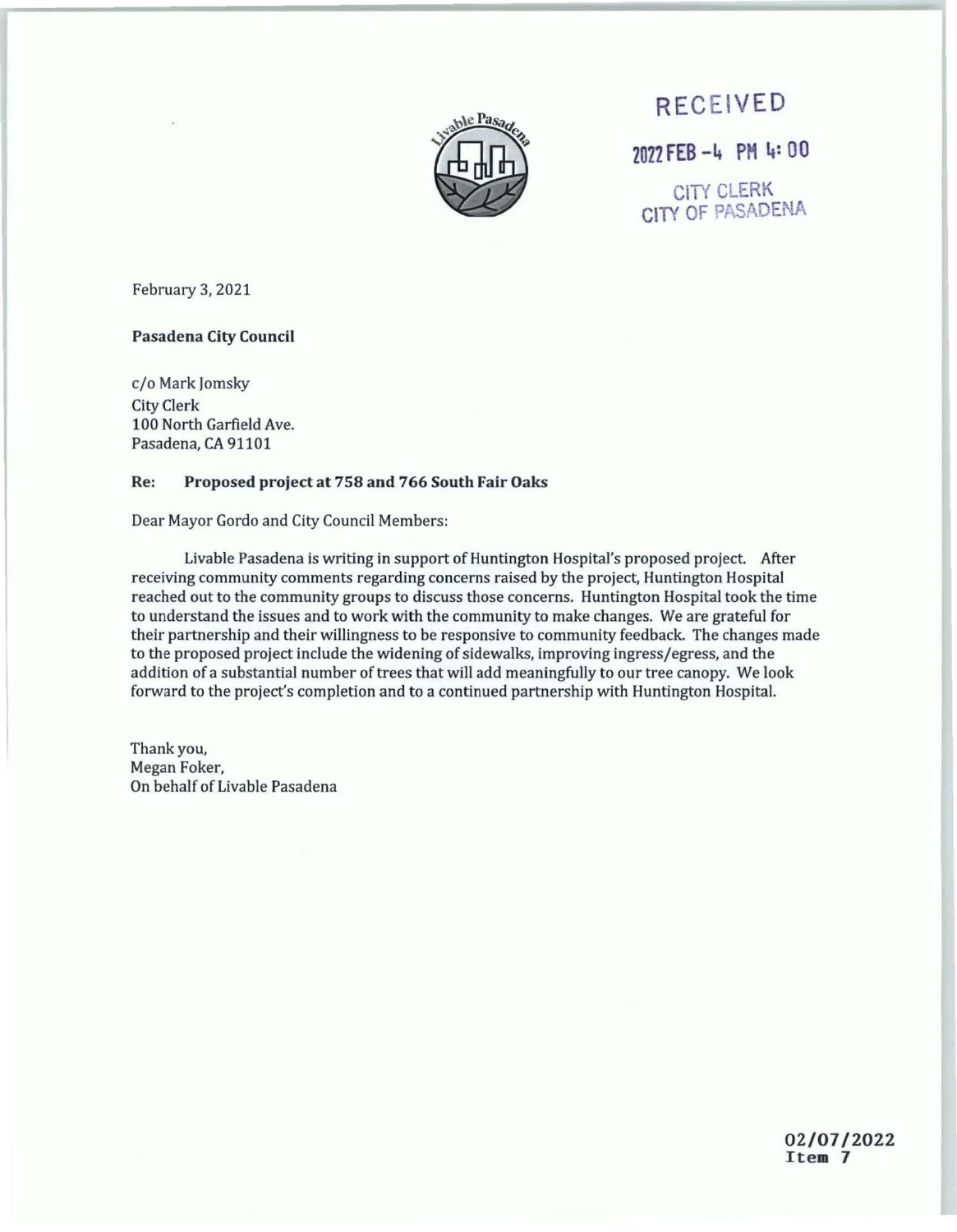

651 SOUTH **ST** JOHN **AVENUE PASADENA, CALIFORNIA 91105-2913**  **P 626.441.6333 F 626.441.2917 WWW PASADENAHERITAGE.ORG** 

January 4, 2022

Mayor Victor Gordo and Pasadena City Council Attn: Mark Jomsky Pasadena City Hall 100 N. Garfield Avenue Pasadena, CA 91101

CITY CLERK<br>CITY OF PASADEN **::0 rn**   $\circ$ rn  $\leq$ **rn 0 0 0** 

### **Re: 758-766 S. Fair Oaks Ave.**

Dear Honorable Mayor and Members of the City Council,

This project comes to you after multiple Design Commission, Planning Commission and community meetings that have led to some important changes. The proposed building sits at the comer of Fillmore Street and Fair Oaks Avenue, which is a vital pedestrian corridor because it links the neighborhoods of West Pasadena to the L Line at Fillmore Station. Earlier versions of this project were detrimental not only to the pedestrian experience but also transit ridership due to a lack of thoughtful site planning. Multiple curb cuts, a hardscaped sunken plaza, and a wide drop-off ran counter to the vision of a transit village as proposed by the South Fair Oaks Specific Plan.

Because of these issues, as well as our concerns about the design approach for the building. we and neighborhood groups asked the Planning Commission to deny the Conditional Use Permit until a more appropriate site plan was proposed, one that would encourage walkability and conform more closely to the vision of this emerging transit oriented neighborhood. We believe the Planning Commission made a smart decision in denying the CUP at that time. We do not object to the program or size of this building, but believe it should be designed in a way that contributes to the adjacent neighborhood.

Since then, we have met with Huntington Hospital along with several neighborhood groups, individuals, and members of the Planning Department. We appreciate everyone's time and input, and are grateful to Huntington Hospital for hosting the meetings and listening to our concerns. We are very pleased that changes have been made to address many of the concerns expressed, and we find that the site plan has been revised enough to move forward with this CUP. We appreciate the Huntington team's willingness to change the project so that it better conforms to the spirit of the pending South Fair Oaks Specific Plan.

We still have concerns about the design of the building, particularly the basic concept of a large, curved glass façade and office block, set well back from Fair Oaks. This kind of building is better suited to a suburban medical or office campus but does not relate to Pasadena, the architecture of Huntington Hospital, or the South Fair Oaks streetscape. We understand that

PRESERVATION | ADVOCACY | EDUCATIONIER 7 **02/07/2022**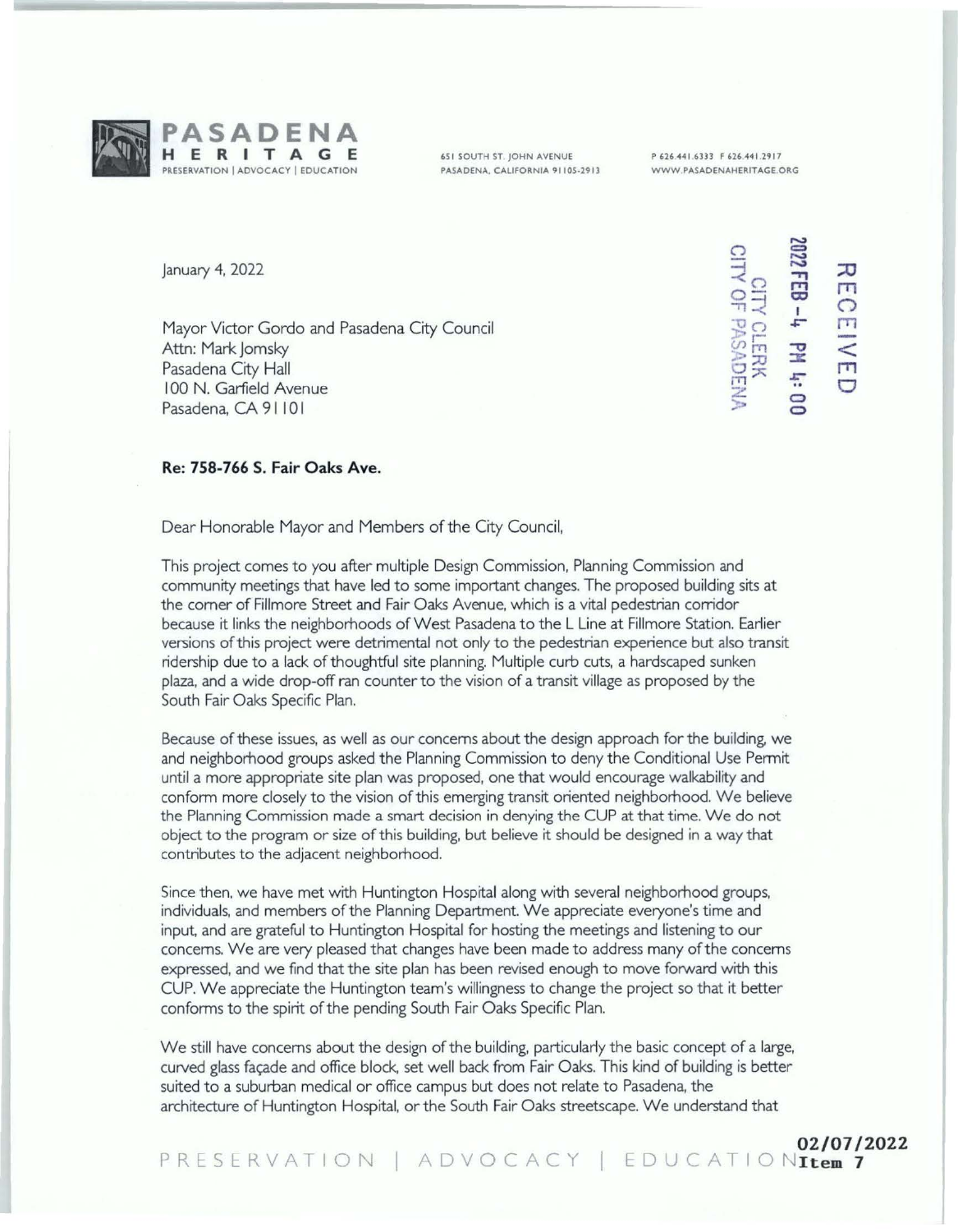the Hospital likes this design and is not enthusiastic about rethinking the basic building concept., however we think it could be improved and relate better to this community. It is possible that design issues can be resolved through the Design Commission process. The project could and, in our opinion, should look more Pasadenan and reference some influences of its context

We call to your attention to the fact that the Design Commission rejected this design concept twice. They have not seen this version of the project which does include some real improvements, but we want the Commission to have every opportunity to work with the project team to alter the design if they believe it could be improved upon. A concern raised by both the Design Commissioners and Planning Commissioners is the inflexibility that is often associated with CUPs. Once a CUP is approved, the Design Commissioners frequently feel their hands are tied in making changes. Pasadena is lucky to have some extremely well qualified professionals appointed by you to serve on the Design Commission. Some are architects who have done healthcare-specific projects or who specialize in master planning. We believe they will have good ideas and guidance to improve upon this project and urge you to be certain that the Commission will have and use its discretion to alter the floor plans as they see frt in order to improve the design. We suggest a modification to recommended Condition of Approval #I, so that it reads:

I. The site/floor plans submitted for building permits and/or future development shall substantially conform to the site/floor plans site plan submitted with this application and dated, "Approved at Hearing, February 7, 2022," except as modified herein, **or** *as approved* **by** *the Design Commission.* 

This is a very important project that will be built by one of Pasadena's greatest assets, Huntington Hospital, but it must be done in a way that encourages smart growth, relates to Pasadena as an historic city, and leads the way in this emerging neighborhood. There is so much potential to tum the South Fair Oaks area into a vibrant urban neighborhood, and this comer is at the most critical intersection. We thank you for taking our views into consideration, and support the approval of the CUP with that small but critical amendment to the Conditions.

Sincerely,

GuteBrusnee

Susan N. Mossman *Executive Director* 

Agher Seli

Andrew Salimian **Preservation Director** 

CC: David Reyes, Director of Planning Beilin Yu, Zoning Administrator Brad McCoy, VP Construction, Huntington Hospital